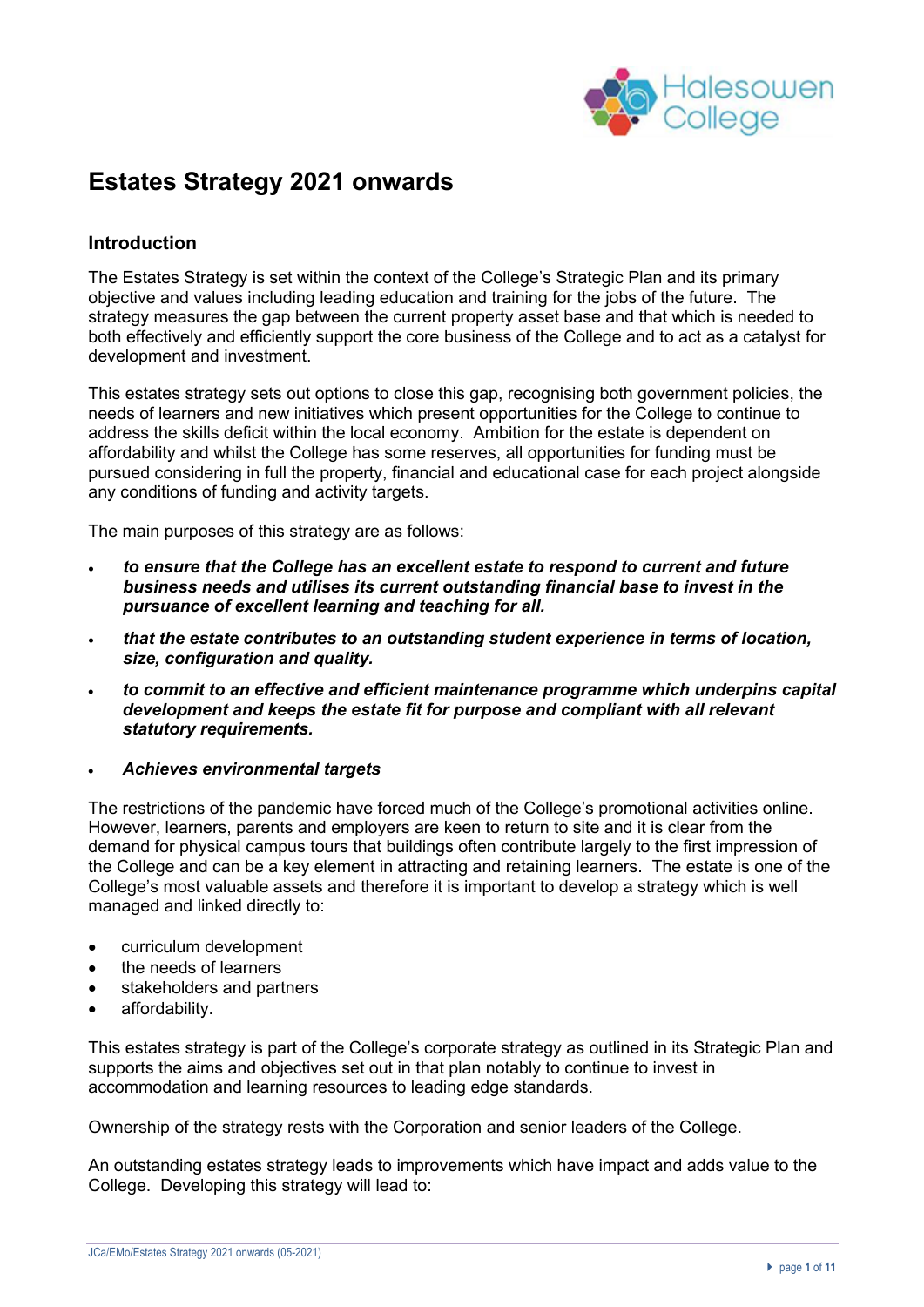- acquisition and development of assets that support strategic priorities and provide a learning environment which prepares learners for ongoing education and employment;
- the provision of safe, secure and the highest quality learning environments which aid student satisfaction and levels of staff morale and thus creating a well-resourced, safe, accessible and motivational working and learning environment;
- a plan for change that enables progress towards goals, and impact on learners to be measured
- a clear commitment to complying with sustainable development and carbon reduction initiatives;
- a means of targeting investment to within manageable risks but yielding maximum impact;
- flexibility to respond to post pandemic economic recovery, future priorities and models of delivery;
- an estate which is fully accessible and which meets the needs of students, staff and other stakeholder.



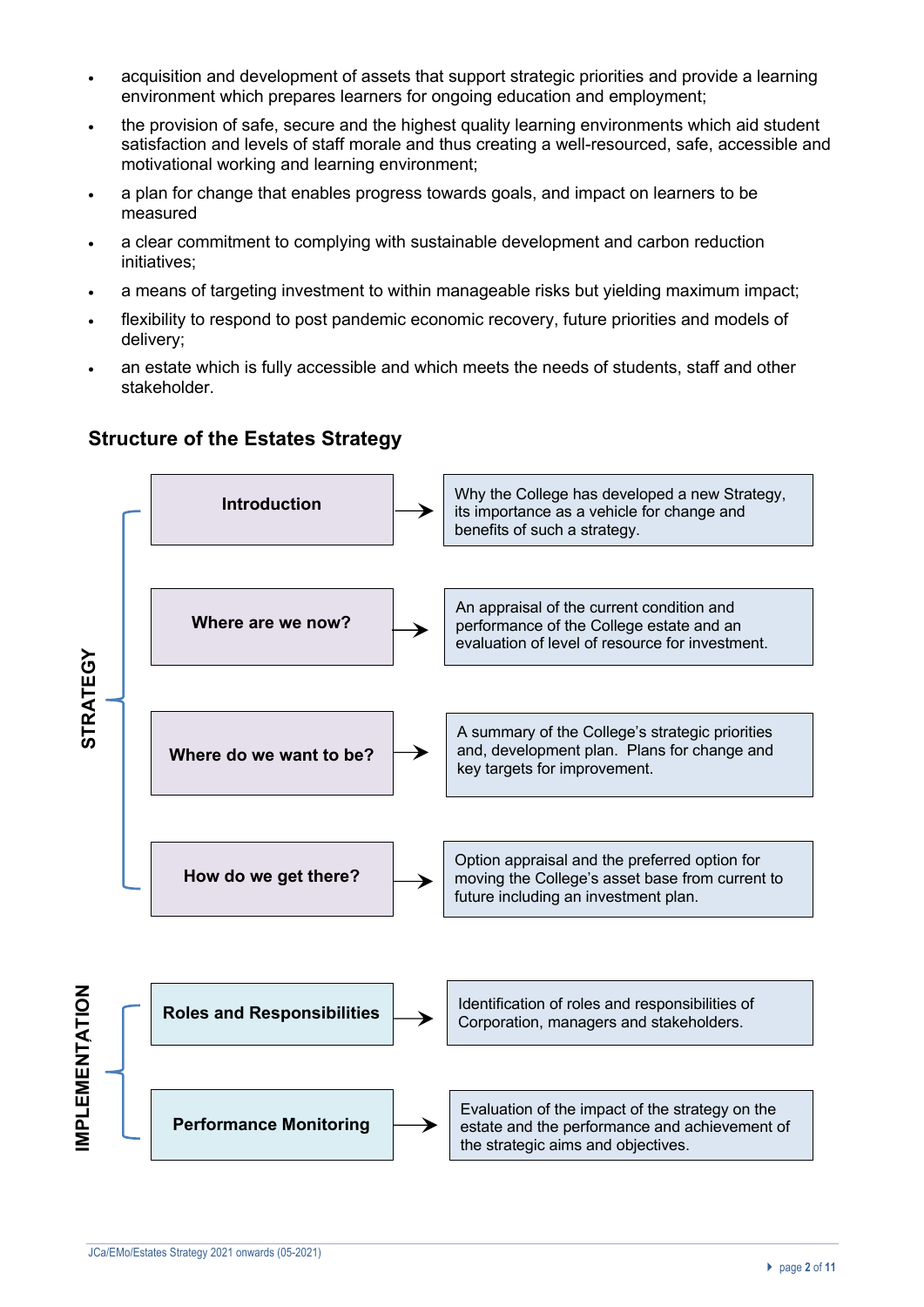## **Current Position**

Halesowen College opened as a tertiary College in September 1982 and has built a reputation for providing an exceptional range of learning opportunities for students predominantly those 16-18. However, in recent years the College has extended its adult offer and grown apprenticeship provision in specific subject sector areas. The College is also working more collaboratively and establishing its position in the educational landscape of the area. Looking ahead the estate must meet the needs of all cohorts of learners and become a community resource and centre for local industry,

The College has a distinctive inclusive character representing high quality teaching and learning and, student support. It is well placed to continue to make a major contribution to the education and skills development needs of the local economy and wider community and will be a cornerstone in upskilling local people and supporting employers to return to prosperity post lockdown.

The College operates within a very competitive environment and there are an increasing number of options for students post 16 and a range of choices for apprenticeship provision, higher education and adult skills. Whilst outstanding facilities are not a panacea, high quality resources and learning accommodation are attractive to students. Certainly, fee paying students expect a level of resource to view the investment in skills as value for money. The College needs to continue to invest in its estate ensuring that it is fit for purpose to support current and future business needs.

The College currently operates from three sites. The largest is Whittingham Road which is 5.265 hectares and consists of thirteen teaching Blocks.

The most recent capital developments have included the refurbishment of three teaching blocks to create high quality, modern and attractive teaching facilities and creating a student HUB and Business School. This has been supported by a 70% contribution from the Black Country LEP and there are many activity targets associated with the funding that the College must now discharge. There have been several enforced adaptations to the site due to the social distancing requirements of the pandemic. Looking beyond lockdown, a key part of the strategy is a revised approach to the use of space to ensure the estate is supportive of a modern curriculum and a range of learning modes.

The completion of these recent developments concludes the previous property strategy.

Despite increasingly significant financial pressures, the College continues to demonstrate a robust financial position and has an 'outstanding' rating. This conclusion is reinforced by the calculated ratios and computed financial health group. The following ratios are notable and have been tabulated to show the position across the last three years.

|                       | 2021 (forecast) | 2020 (actual) | 2019 (actual) |
|-----------------------|-----------------|---------------|---------------|
| Liquidity             | 4.08            | 4.10          | 4.5           |
| Gearing (debt/income) | 13.50           | 13.62         | 14.08         |
| EBITDA as % of income | 7.3             | 13.44         | 7.5           |

Whilst the current financial position is very strong there continues to be significant financial challenges ahead given the risks and uncertainties within the budget model. It is vital to maintain strong liquidity and ensure cash flows are positive in order to continue to demonstrate going concern. All capital schemes must be fully appraised for affordability with realistic budgets set in advance of any orders being placed.

In order to continue to ensure financial strength and stability to deliver excellent facilities and resources, the financial plan needs to balance risk against the need to invest in the future business needs of the College. The primary aim is to re-evaluate financial targets to maintain resilience whilst sustaining investment to leading edge standards. The main risks to the income profile surrounds volatility in student numbers given that around 85% of the income profile is from funding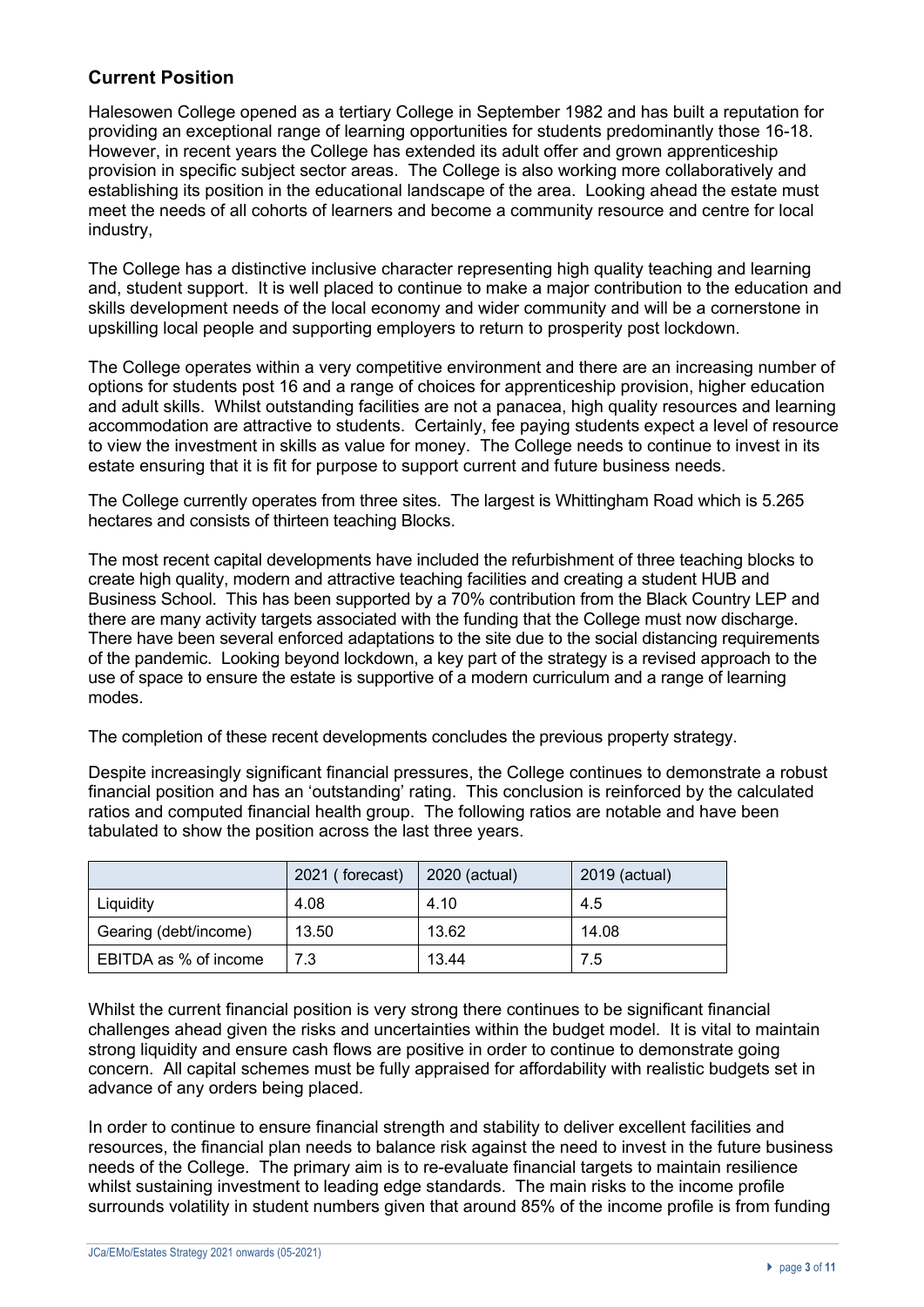agency contracts, student loans and apprenticeship funding. For 16-18 funding there is no in year claw back if contractual targets are not realised which provides short term stability. However, a fluctuation year on year can make longer term development difficult to sustain if income levels drop. Conversely if the College exceeds contract there is no guaranteed in year growth. With our model for 2021/22 predicated on growth this is a risk for the College. Other sources of income may be more fluid with the College subject to in year clawback for adult skills apprenticeships and only realises apprenticeship funding based on actual levels of delivery. The pandemic has impacted on income sources, in particular adult skills and any commercial income. Expenditure is well controlled but revenue cost pressures of pay and rising prices continue to present challenges.

The financial targets and will be updated for 2021/22 linking with the reviewed strategic direction. It is important that the financial targets sustain the medium term viability of the College but also are sufficiently flexible to allow the College to develop and achieve its strategic objectives. Financial targets are revised annually not only to maintain a robust financial framework but also to facilitate investment in the future. There is a risk of missing opportunities if rigid adherence to existing targets. Targets must be fit for purpose in securing an excellent financial base. The overarching themes of profitability, liquidity and constraint of cost remain relevant.

Securing earnings before interest, taxation, depreciation and amortisation (EBITDA) as a surplus as a percentage of income would ensure that the College retained a level of financial health and provide opportunities to resource activities. When establishing the level of EBITDA to attain, consideration must be given to the agency's framework for financial health. The liquidity targets are reflective of the current balance sheet gearing. Risks to the budget model including changing student numbers create a challenging financial profile and, reductions in pay and non-pay budgets required to continue to establish a going concern position and continue to invest in the College, hence achieving the strategic priorities.

As at 31 July 2020 the College had net assets worth £31.264m (excluding the pensions liability) on the face of the balance sheet. Tangible fixed assets (land and buildings) totalled £33.565m.

Despite the challenging financial landscape, the College is well placed to invest in the future and respond to the White Paper. The College must seek funding from various funding streams available for FE to support its ambitions. The College has already bid for capital funding from the Transformation Fund and if unsuccessful can target the Post 16 Capacity Fund. For specific projects there is opportunity for funding from the T level capital pot.

A recent ESFA commissioned review of College's estates concluded that in the main the estate at Halesowen College was in good or better condition. However, what this review failed to include was whether the estate was fit for purpose and supported the current and future curriculum demands, blended learning and the needs of learners. The College also looks regularly at accommodation usage and this has been punctuated somewhat by Covid as rooms have been used in different configurations to support social distancing and, much learning has been delivered remotely.

In terms of floor space, the College has used historic property measures established by the former LSC designed to enable Colleges to effectively assess the utilisation of its floor space. The ethos of this guidance was that the governors and management of the College are expected to keep their College's estate under constant review with the aim of improving its effectiveness, its efficiency and its economy. The guidance is over 15 years old so the suitability of it perhaps becomes more questionable over time. That said, it is a constant measure of space.

The bidding process for capital grants includes criteria for efficient use of existing estate space.

The College, through this estate's strategy will aim to use any grant funding to:

• Increase utilisation – more versatile and suitable spaces that will support greater flexibility to meet current needs and to adapt to future needs.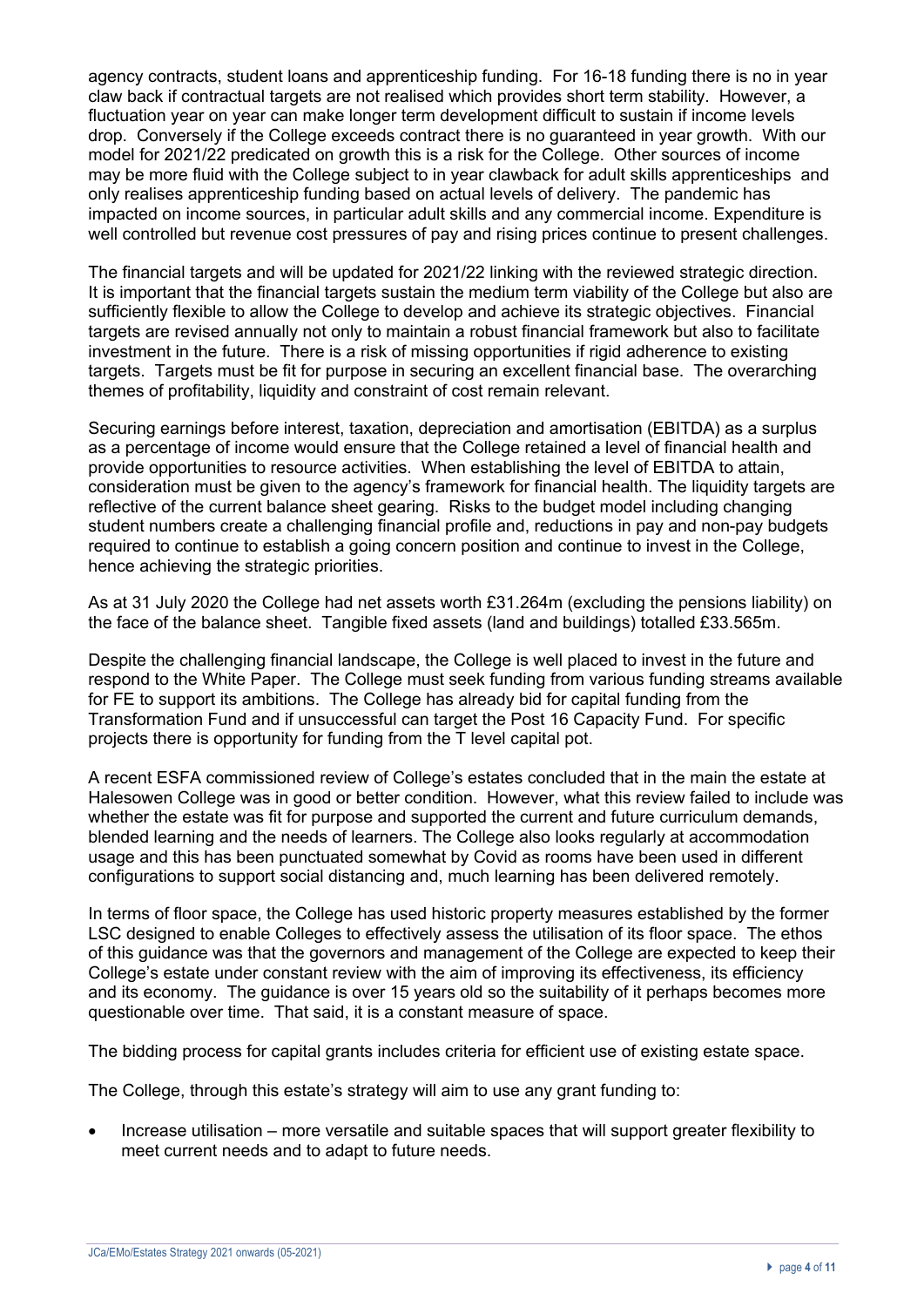- Estate rationalisation and efficiency reducing inefficient space which is no longer fit for purpose and rationalising estates to deliver reduced operating costs, generate efficiencies and allow for more effective targeting of resources
- Promote financial sustainability through operational savings and/ or ability to generate additional income.
- Improve accessibility and suitability of estate for SEND and disabled learners and staff.

The College has already made significant investment in its property portfolio and has good teaching facilities. This new estate's strategy will ensure that the current and future business needs are met.

Given many of our competitors have new facilities/buildings to showcase it is essential to listen and respond to the student voice.

Investment into the estate must be in pursuance of the strategic objectives and the impact clearly measurable.

Despite the challenging financial landscape, the College is well placed to invest in the future whilst retaining a robust financial model and an appropriately geared balance sheet.

The current capital scheme to refurbish the upstairs of block 1 is due to complete in July 2021. This will create as new purpose built space for new curriculum in E Sports and Cyber Security

#### **Levels of Affordability**

Investment in capital equipment and the estate have financial impact on both the balance sheet and the revenue budget.

As specified above the College has targets to ensure an acceptable level of gearing is derived from the relationship between debt and equity.

Also, the level of depreciation generated from fixed assets has to be considered in the overall profitability model for the College (although this is added back into the EBITDA calculation).

The College has a policy of depreciating major adaptations to buildings over the period of their useful economic life. Leasehold buildings are amortised over 50 years or, if shorter the period of the lease. Where significant expenditure is incurred on tangible fixed assets it is charged to the income and expenditure account in the period it is incurred, unless it meets one of the following criteria, in which case it is capitalised and depreciated on the relevant basis:

- Asset capacity increases.
- Substantial improvement in the quality of output or reduction in operating costs.
- Significant extension of the asset's life beyond that conferred by repairs and maintenance.

Equipment costing less than £5,000 per individual item is written off to the income and expenditure account in the period of acquisition. Larger value items of equipment may be capitalised at cost. Equipment which is used collectively for one purpose may be grouped.

All depreciation is on a straight line basis.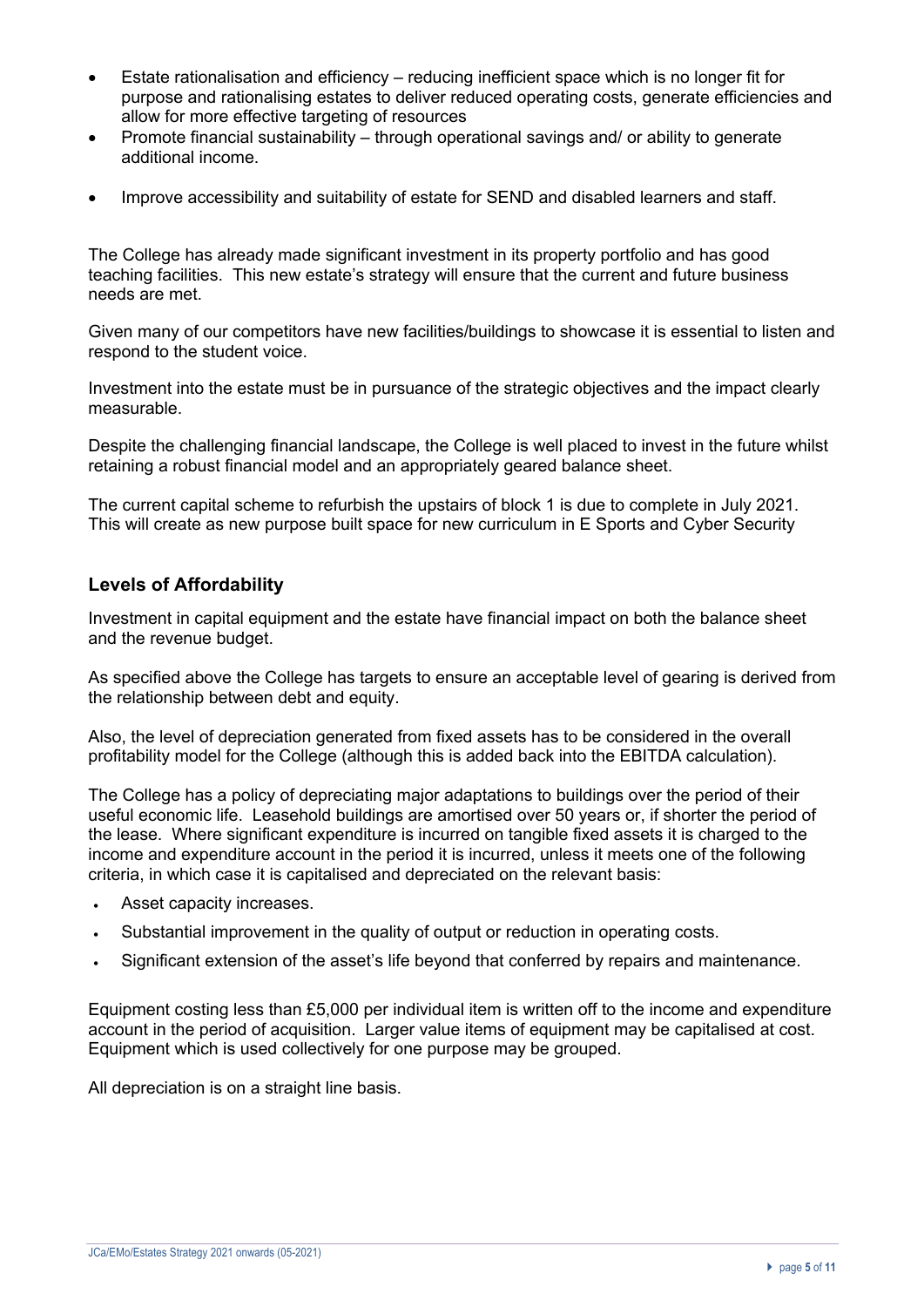# **Targets and Objectives**

The main purposes of this strategy are set out in the introduction.

Based on the current position, targets for estates improvement are as follows:

- Utilise the designated reserve and other available resources to:
	- a) increase category I and II accommodation to 100% by 2025
	- b) increase condition of the estates to 100% as new and sound by 2025
	- c) reduce carbon footprint by at least 10% by 2025
- Ensure spending on property yields return which can be measured against various impact targets such as student numbers, positive progression, satisfaction surveys and levels of income from hire/community engagement.
- All investment represents best value for money.
- Increase floor space to  $6m^2$  per person as a minimum thus reducing overcrowding measures and ensure an effective usage of all space.
- Reduce £ per m<sup>2</sup> estates costs to less than £55 per m<sup>2</sup> without compromising on quality.
- Ensure estate can support the curriculum developments linked to T levels, the adult lifetime skills guarantee, local priorities areas such as health care science and other STEM subjects, development of apprenticeships and the needs of the local economy.

## **Option Appraisal**

The College has a range of options to ensure that its estate and assets match future service and organisational needs.

The main options are as follows:

- Do nothing
- Acquire and refurbish additional property
- Acquire land and build new property
- Further develop existing sites
- Hybrid of options above

## **Factors influencing the Estates Strategy**

- **Student numbers**: the declining demographic has peaked and is now on an upward trajectory for the next decade. Despite competition from other providers there should continue be a positive trend in student numbers as the current higher birth rate impacts through the school system and into further education. A key risk for Halesowen College is this competition from other colleges and school sixth forms. The pandemic has impacted on the mode of student learning and their choices post 16. This needs to be reflected in the accommodation strategy which must be sufficiently flexible to adjust to fluid trends.
- **Safeguarding/Safety:** safeguarding students is a foremost and fundamental commitment and responsibility which must extend to the creation and maintenance of a safe environment in which to work and learn. The challenges of the pandemic have impacted on the approach to the physical environment. All aspects for safeguarding and safety must be core considerations in the use and development of the estate.
- **Student cohort:** there is an increasing number of students with special educational needs and this must influence plans for future developments. The College has linked with a specialist organisation Access Able who have conducted an accessibility survey to assist students and visitors who wish to consider Halesowen College. This strategy focuses on all cohorts of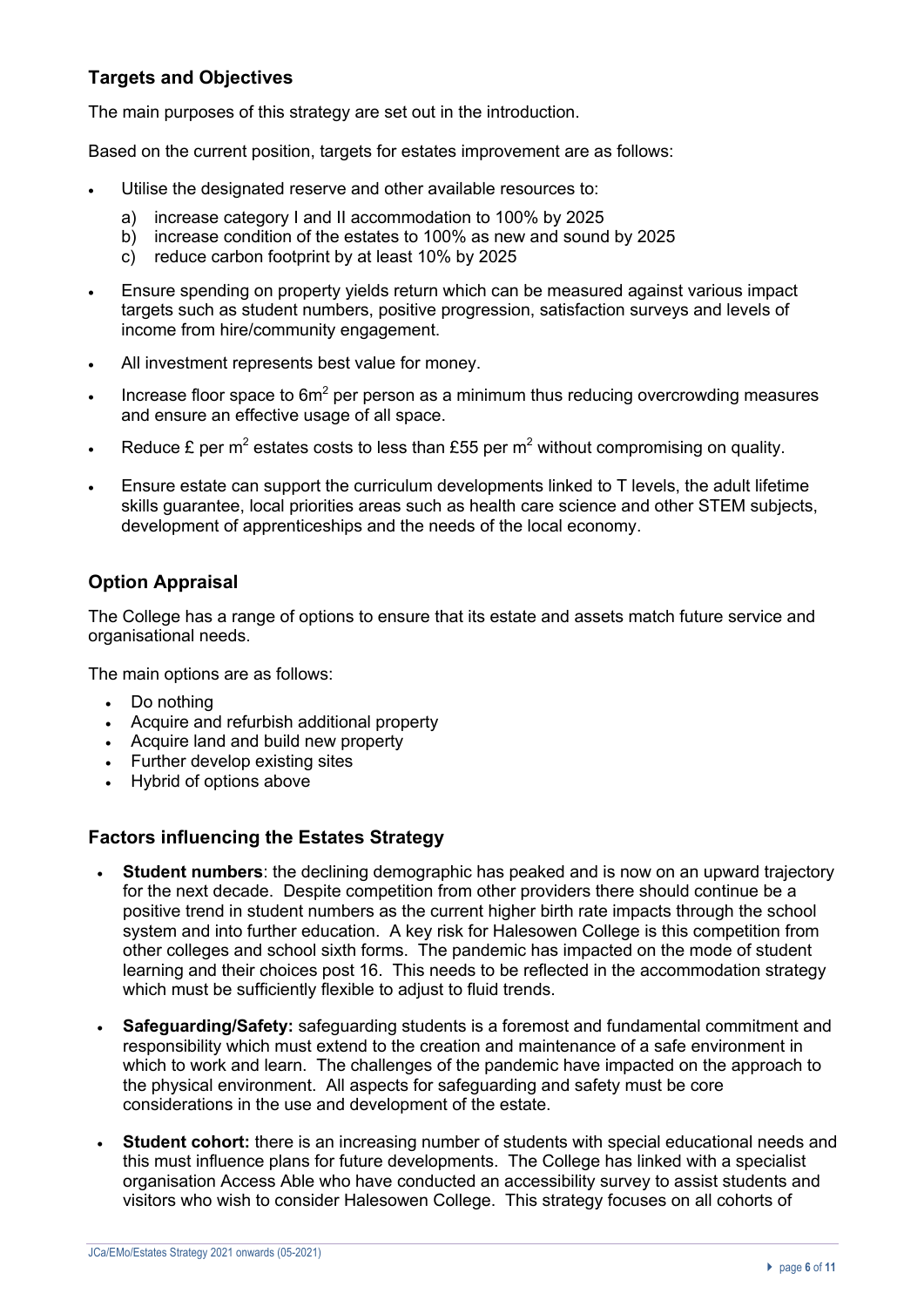students and the protected characteristics specified in the Equality Act. Feedback via focus groups and sub-groups of the Equality and Diversity consultative forum must continue to shape estate and property strategies; for example provision of facilities for worship and for students with mental health issues together with non-gender specific toilet facilities. Increasing numbers of students with high needs are attending College and the estate must be adapted to make reasonable adjustments to accommodate their needs and the needs of staff and visitors.

- **Inclusivity and widening participation:** have led to an increasing demand for more personalised pathways and progression routes from entry and level 1 right through to level 4 and higher. The College has extended its range of educational pathways for students and continues to work with several Higher Education institutions whilst developing a range of higher level options. These developments continue to create demands on accommodation. The College will be a key player in the return to prosperity, upskilling the local workforce to return to employment post lockdown. Enhanced levels of activity may lead to a demand on rooms but it is envisaged that much of this provision will be in the evening or at community locations. Introduction of the entitlement for adult skills at level 3 and 4 should increase demand for courses and may create a significant pressure on the estate/rooms as the increase in the numbers of students enrolled on GCSE Maths and English (or equivalent) which is a mandatory element of the 16-18 study programme. The College is responding to the priorities of the Local Enterprise Partnership and WMCA and the local industrial strategy to upskill the workforce including increased higher apprenticeships focused on STEM subjects. This has an impact on the estate in terms of providing industry standard resources and specialist facilities such as laboratories. The introduction of T levels and continuation of blended and connected approaches are key considerations.
- **Stakeholder voice:** is a key consideration in the decision making process. Views of students, parents/carers and employers are collected using a range of methods such as questions and focus groups. The student voice is an integral part of the decision making process. Feedback informs this strategy. Students have viewed the campus as a pleasant and safe learning environment. Changes in funding eligibility for adult learning has led to more students paying a tuition fee or drawing down a student loan. This student cohort demands excellent facilities. In addition, economic courses have a particular requirement for accommodation which fulfils the demands of employers for a professional training environment. Students also demand robust and fast wi-fi both as part of learning activities and during social time at College.
- **Curriculum changes:** The Skills Plan introduced significant change to post 16 education and training. The introduction of technical pathways (T levels) alongside other changes such as new Apprenticeship standards and adjustment to GCSE create a fluid position. Future plans for vocational education are subject to consultation and outcomes may shape the future usage of the estate. Similarly, more boot camp style adult education may create new demands for accommodation. Also, the development of the digital agenda will impact on physical space in terms of power and data requirements. The College must invest to respond to these changes and also continue to develop 14-16 provision including EHE and build upon relationships with Universities.
- **Community engagement:** the College has an opportunity to share its facilities with the wider community as part of driving strong collaborative partnerships to meet the needs of local groups and the business community. This will aid to ensure that College is the cornerstone of the community.
- **Digital strategy:** is to support and develop learning technologies within College to widen participation and improve student engagement and success. The innovative use of technology requires investment and also has an impact on accommodation.
- **Partnerships:** the College aims to sustain and develop relationships and partnerships with other educational providers and employers which will impact on physical resources including the estate. The needs of the employer for skills development drives curriculum change and the impact on resources and the estates is an important consideration.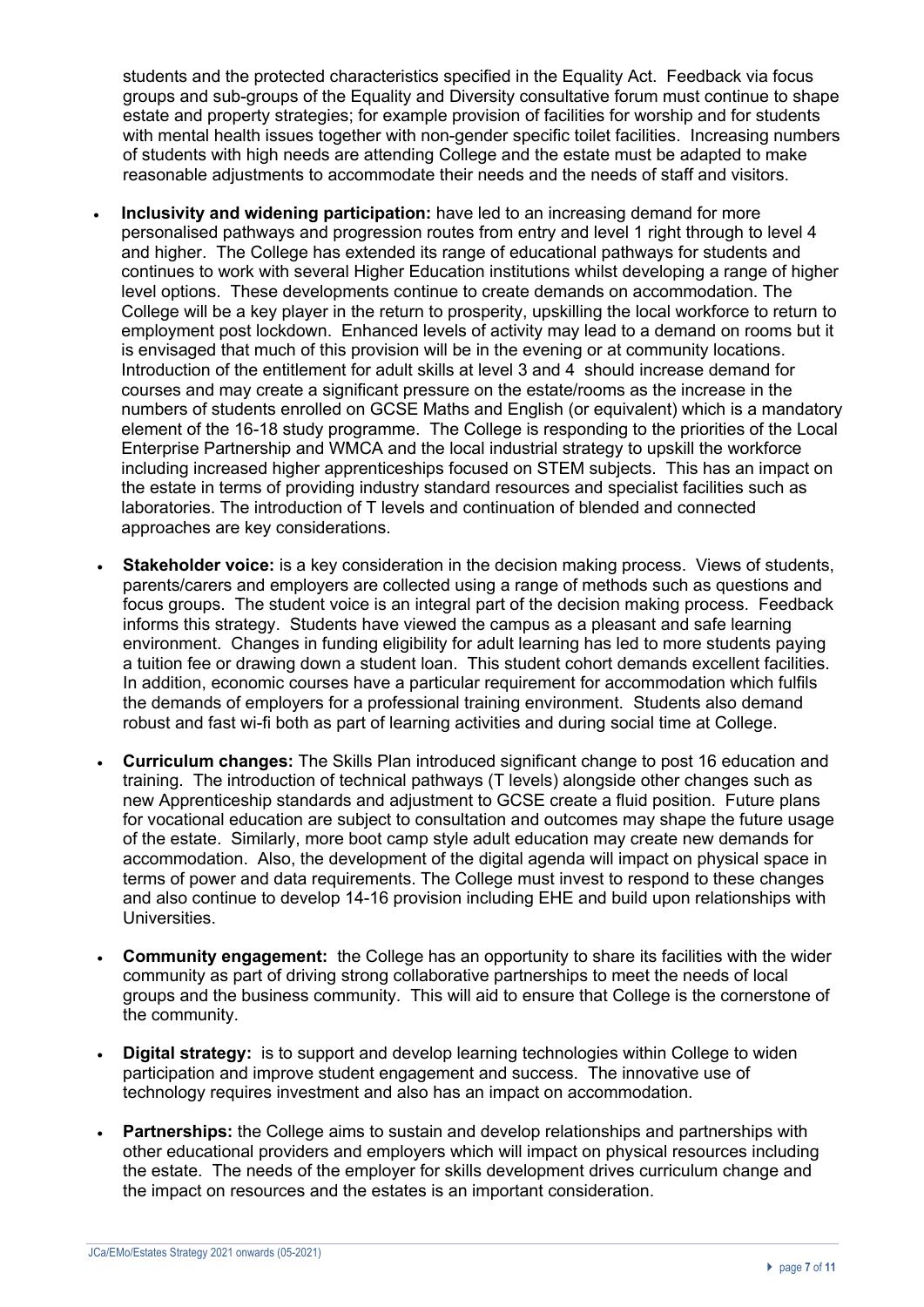• **Environmenta**l; the College wishes to raise the profile of its environmental ambition and ensure that challenging yet achievable targets are set for carbon reduction and, that projects to engage with alternative technologies are cleared scoped and managed. The physical estate is a major contributor to the green agenda.

### .**Estates Priorities**

The Estates Strategy is set within the context of the College's Strategic Plan and its stated purpose to Learn Succeed and Flourish. The strategy measures the gap between the current property asset base and that, which is needed to both effectively and efficiently support the core business of the College and to act as a catalyst for development and investment.

Within the parameters of available resources, the estates strategy sets out options to close this gap, recognising both government policies, the needs of learners and new initiatives that present opportunities for the College to continue to address the skills deficit within the local economy.

In order to continue to develop the estate the strategy outlines four options:

- **Option 1** Do nothing/minimum
- **Option 2** Maximise usage of land at existing sites; invest in further enhancement to the sites and re-develop existing accommodation to fit the future curriculum and models of delivery.
- **Option 3** Source off-site accommodation for redevelopment in accordance with curriculum priorities and redesign. .
- **Option 4** Source off-site land for new build and provide a bespoke building designed to accommodate growing curriculum areas, again exploring new provision, and partnerships.
- **Option 5** A hybrid of options 2 to 4

It is often the most straightforward option to develop existing campuses to provide the required type of accommodation to facilitate teaching and learning of a modernised curriculum. However, it is always a consideration, especially if student numbers grow to investigate off-site options as either a refurbishment / development or procurement of land for bespoke building scheme. This may enable the College to extend collaboration and enter new markets.

In a more detailed option appraisal of the following dimensions should be considered:

- Student centred
- Safe environment
- **Fffective**
- **Efficient**
- Equitable and inclusive
- Digital requirements
- **Timely**
- Impact on new strategic objectives
- Correlation with maintenance plans
- Curriculum review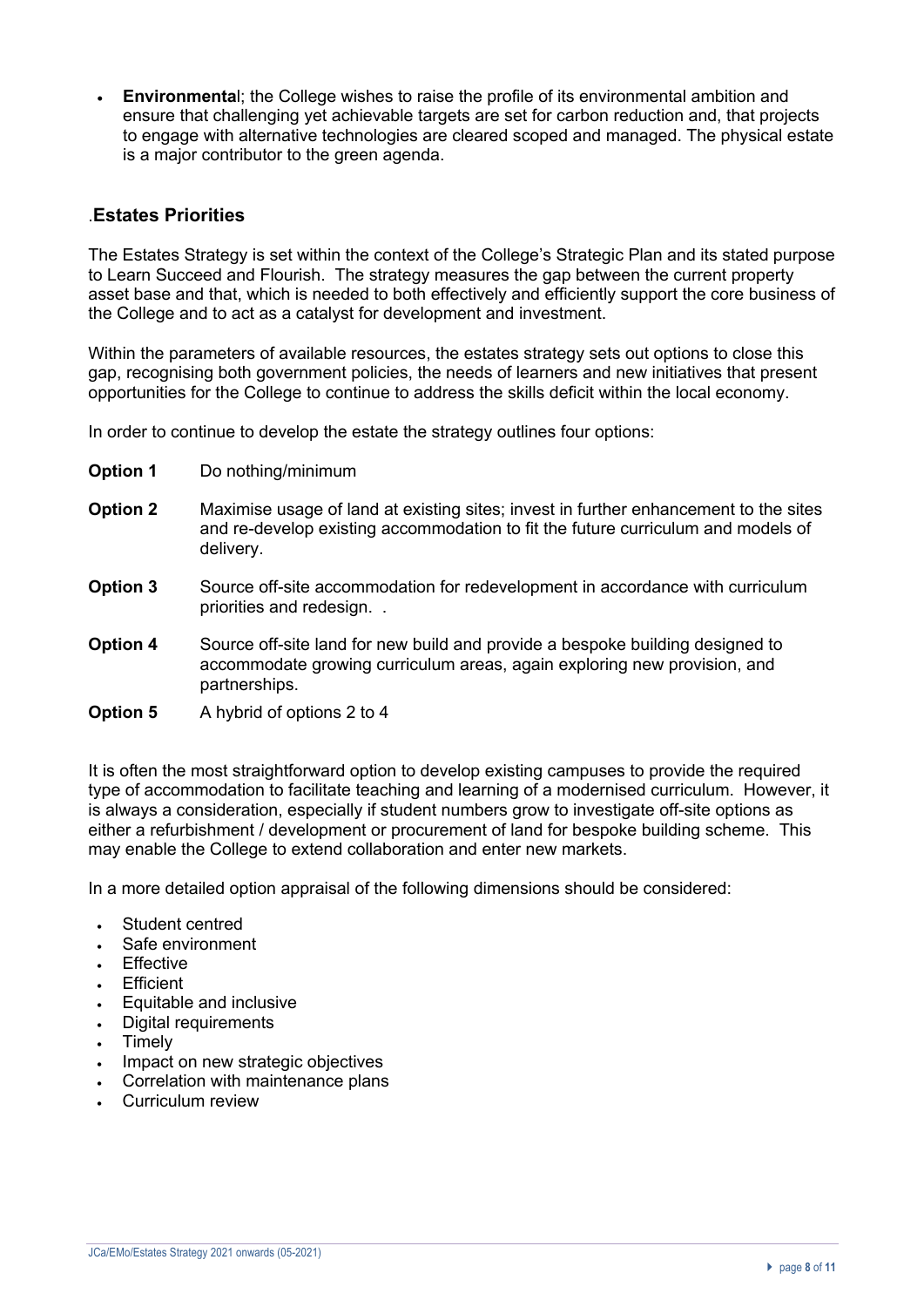## **Current Scheme**

#### **Refurbish the ground floor of block 1**

The block was built in the 1980s and requires improvement to heating, lighting and ventilation to ensure it is operating in an environmentally positive manner and providing a comfortable working and learning environment. The reception was added in the previous phase of property development and the classrooms remodelled from previous office space and a lecture theatre.

The aspect adjacent Whittingham Road is a real showcase for the College given the view out on the road. This space should be utilised to promote the College and provide a visual insight to the exciting, modern and relevant curriculum.

Construction is ongoing to refurbish the ground floor to provide a purpose built facility for e-sports, network lab and cyber security. This is a priority area identified by the WMCA and LEP. The skills developed on these courses are needed by local employers and the College will be able to utilise this specialist area for study programmes, adult skills and apprenticeships.

#### **Future Ambitions**

#### **Remodelling of Shenstone House**

In order to meet the needs of employers and develop the skills that are in demand post lockdown, it is proposed to create a Life Science and Health Centre of Excellence at the Shenstone House site.

Extensive refurbishment and procurement of equipment to extend curriculum into specialisms such as podiatry and dental will require investment of around £3.4m. This will support the introduction of T levels, link with the healthcare science apprenticeships and provide a much needed talent pipeline for the health, science and care sector within our locality.

The scheme will commence with a structural survey of the property and there are several pieces of remedial works surrounding drainage, ventilation, access and heating. The ESFA condition survey did not identify the full extent of the poor condition accommodation.

To refurbish the building and allocate appropriate space to health division, hair and beauty would need to be relocated (see below).

It is proposed to refurbish an area on floor 1 to accommodate T levels in the summer of 2021 and then subject to funding from FECTF develop a decanting plan to action the structural, electrical and mechanical remedial works and refurbish the existing floors. The timing of this scheme would need to be carefully considered in parallel with the scheme to rehouse hair and beauty .

#### **Relocation of Hair and Beauty**

This scheme will need to run in parallel with the remodelling at Shenstone House. There are several options including:

- Relocate whole of provision at Whittingham Road, utilising existing estate
- Procure or lease commercial premises for practical aspects of the course
- Mix of the two options

The Whittingham site could be adapted to accommodate the divisions based on current learner numbers and the downward trajectory of applications in the area. There is clear linkage to other divisions within College such as sport and performing arts. Creation of salons would be expensive and require high specifications of ventilations and drainage. There are many empty commercial properties within the locality which may be able to be adapted at limited cost, or which already are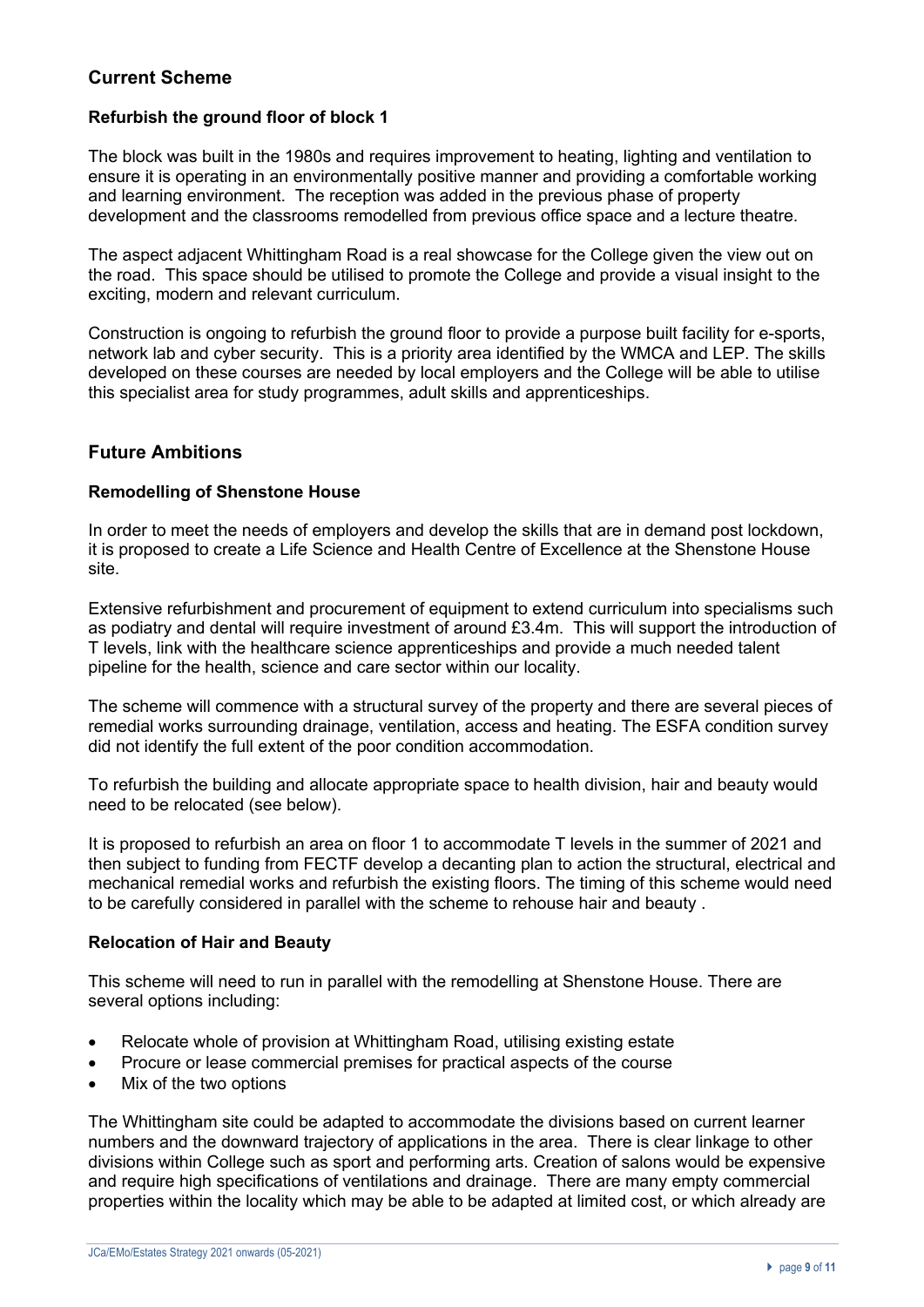equipped as salons. There are advantages to this model linking with realistic working experience and commercial development but, also disadvantages associated with split site working.

The mobiles are due to be removed in April 2022 and the College must decide whether to apply for extension or remove the units. The area where the mobiles are located could be the site for block 14 subject to planning consent for a permanent structure. This scheme would need to run alongside a transport management strategy as planning consent would be difficult to obtain if the volume of car parking spaces reduced on a permanent basis.

#### **Transport Management Strategy, car park re surfacing and access to frontage at WH**

The College has opened dialogues with The Earls School and the Stour Vale Trust regarding the purchase of land opposite Whittingham Road. Given the extensive College coach service and the need to address traffic congestion in the area, the College requires a more medium-term solution. Planning consent is a key driver in this scheme.

#### **Sustainability**

There is a separate environmental strategy and the carbon reduction challenge is central to all capital developments. However, one plan which requires investment is the installation of solar panels at Coombs Wood in order to generate electricity. A site survey has been done and insurers consulted.

Indicative costs and sources of funding:

| Project                                                                                                                    | <b>Estimated</b><br>costs          | <b>Funding</b>                                                                              | <b>Planned</b><br><b>Start</b> | <b>Planned</b><br><b>Completion</b>                   |
|----------------------------------------------------------------------------------------------------------------------------|------------------------------------|---------------------------------------------------------------------------------------------|--------------------------------|-------------------------------------------------------|
| <b>Block 1 ground floor</b>                                                                                                | £450,000                           | College reserves                                                                            | <b>June 2021</b>               | August 2021                                           |
| <b>Refurbish SH:</b><br>Floor 1 (T levels)<br>Floor 1-4 plus remedial<br>structural and<br>mechanical/electrical<br>issues | £25,000<br>£5,312,504              | <b>Bid for FECTF</b>                                                                        | March<br>2022                  | September 2023<br>(phased approach<br>floor by floor) |
| <b>Transport Management</b><br>Strategy, car park re-<br>surfacing and access to<br>frontage at WH                         | £500,000                           | <b>TBC</b>                                                                                  | <b>TBC</b>                     | <b>TBC</b>                                            |
| <b>Construction of block</b><br>14 to replace mobiles<br>and, create additional<br>teaching space                          | £2,500,000                         | Bid for Post 16<br>Capacity Fund plus<br>consideration of<br>bank loan capital for<br>match | <b>June 2022</b>               | Sept 2023                                             |
| Alternative energy -<br>installation of solar panels                                                                       | £60,000<br>(five year pay<br>back) | College reserves/<br>Energy grant                                                           | Jan 2022                       | <b>March 2022</b>                                     |
| <b>Hair and Beauty</b>                                                                                                     | <b>£TBD</b>                        | Post 16 Capacity<br>Fund                                                                    | March<br>2022                  | September 2023                                        |